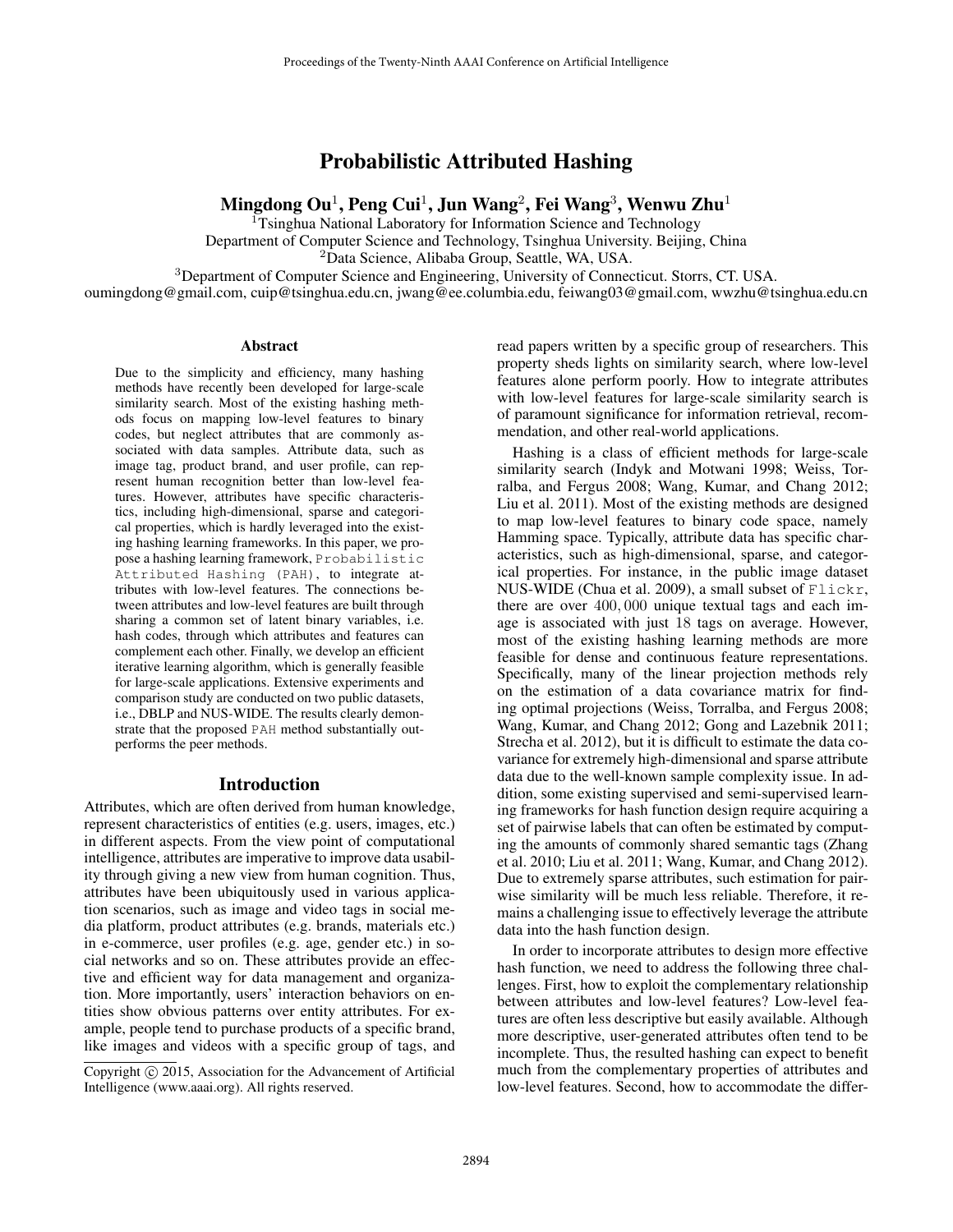ent characteristics of attributes and features? Since attributes are often in discrete and categorical space and features are often in continuous space, it requires different assumptions and hypothesis of the data. Third, how to achieve a scalable solution for learning hash functions? As attributes are highdimensional and sparse, the hash models need to be learned on large-scale database in order to receive sufficient semantic information and avoid overfitting.

To address the above challenges, we propose a probabilistic generative model, Probabilistic Attributed Hashing (PAH). Attributes and low-level features are both generated from a set of latent binary variables, i.e., hash codes. Thus, they can interact with each other through these latent variables. To cope with different data characteristics, we design two types of probabilistic generative processes for attributes and features, respectively. First, for attribute data, we employ a novel generative process based on multinomial mixture distributions, which can be easily adapted to the characteristics of attributes, and extract latent attributes clusters. Then, for low-level features, we use a Gaussian generative process to approximate the distribution of continuous low-level features. Besides, we develop an efficient iterative learning algorithm with linear time complexity for each updating process, and the learning of PAH is fairly scalable for large-scale application. With PAH, we can incorporate attributes into hashing, and generate more descriptive hash codes. We perform extensive experiments and compare with several representative hashing methods on two public datasets, DBLP<sup>1</sup> and NUS-WIDE. The results clearly demonstrate that the proposed PAH method outperforms the peer methods.

# Related Work

Here we will briefly survey attribute based learning methods and some representative hash function design approaches.

# Learning with Attributes

As attributes can be more descriptive, many researchers analyse and exploit them from various perspectives. In recommendation systems, Jiang et al. (2012a; 2012b) incorporate both friend relationships and tags into recommendation algorithms to model the similarity between users. In document representation, El-Arini et al. (2013) propose to model documents by attributes of readers. Kim et al. (2012) exploits entities in documents to build more expressive, entitybased topic model. Tang et al. (2013) uses different types of context information to improve the performance of topic modeling on sparse user-generated data. In computer vision, the attributes are often regarded as multiple semantic labels. Hence, the researchers focus on learning attribute representation of images that can further be used in object description (Farhadi et al. 2009), image retrieval (Zhang et al. 2013; Yu et al. 2012; Douze, Ramisa, and Schmid 2011), and object recognition (Lampert, Nickisch, and Harmeling 2009).

#### Hashing

Hashing provides an efficient solution for approximate nearest neighbor (ANN) search in large-scale high dimensional space. Many hashing methods are designed to improve the search accuracy for a single type of features (Indyk and Motwani 1998; Weiss, Torralba, and Fergus 2008; Salakhutdinov and Hinton 2009; Liu et al. 2011; Gong and Lazebnik 2011; Heo et al. 2012). For example, Locality sensitive hashing (LSH)(Indyk and Motwani 1998) generates hash codes by random projections. Spectral hashing (Weiss, Torralba, and Fergus 2008) learns hash functions from the data distribution in feature space.

In addition, various kinds of extra information are exploited to further improve the accuracy of hashing based ANN search. As supervision information is available in many scenarios, supervised (or semi-supervised) hashing methods were proposed (Kulis, Jain, and Grauman 2009; Liu et al. 2012; Norouzi, Fleet, and Salakhutdinov 2012; Torralba, Fergus, and Weiss 2008; Wang, Kumar, and Chang 2012). For example, Semi-supervised hashing(SSH) (Wang, Kumar, and Chang 2012) is proposed to learn accurate and balanced hash codes when supervision information is limited. KSH (Liu et al. 2012) introduces kernelization into hash function design with affordable training cost.

Realizing that multiple types of features are also ubiquitous (e.g. multiple image visual features), multi-modal hashing methods have been recently invented (Bronstein et al. 2010; Kumar and Udupa 2011; Song et al. 2011; Zhen and Yeung 2012; Zhang, Wang, and Si 2011; Ou et al. 2013). Briefly, multi-modal hashing methods leverage complementary features to generate more representative binary codes. For example, Zhen et al. (2012) propose a probabilistic model which preserves inter-modal and intra-modal similarity simultaneously in the projected Hamming space. Zhang et al. (2011) design composite hashing with multiple source data (CHMS). Although these multi-modal hashing methods can deal with multiple types of features, they rely on a common model for all types of features. However, due to the significantly different properties of the low-level features and the attributes, the aforementioned multi-modal hashing methods often produce poor performance if directly applied to our setting. Finally, Wang et al. (2013) propose a semantic hashing method (SHTTM) using document tags. But, it uses document tags only in training procedure and neglects the sparsity of tags which makes SHTTM not scalable for high-dimensional attributes.

# Framework of Probabilistic Attributed Hashing

In this section, we first give the formal problem statement of Probabilistic Attributed Hashing (PAH), and then describe the details of the formulation and solution.

# **Notations**

Attributes and features of entities are the inputs of PAH. Let  $\mathbf{E} = \{e_1, e_2, ..., e_N\}$  be the set of entities, where N is the

<sup>1</sup> http://www.informatik.uni-trier.de/∼ley/db/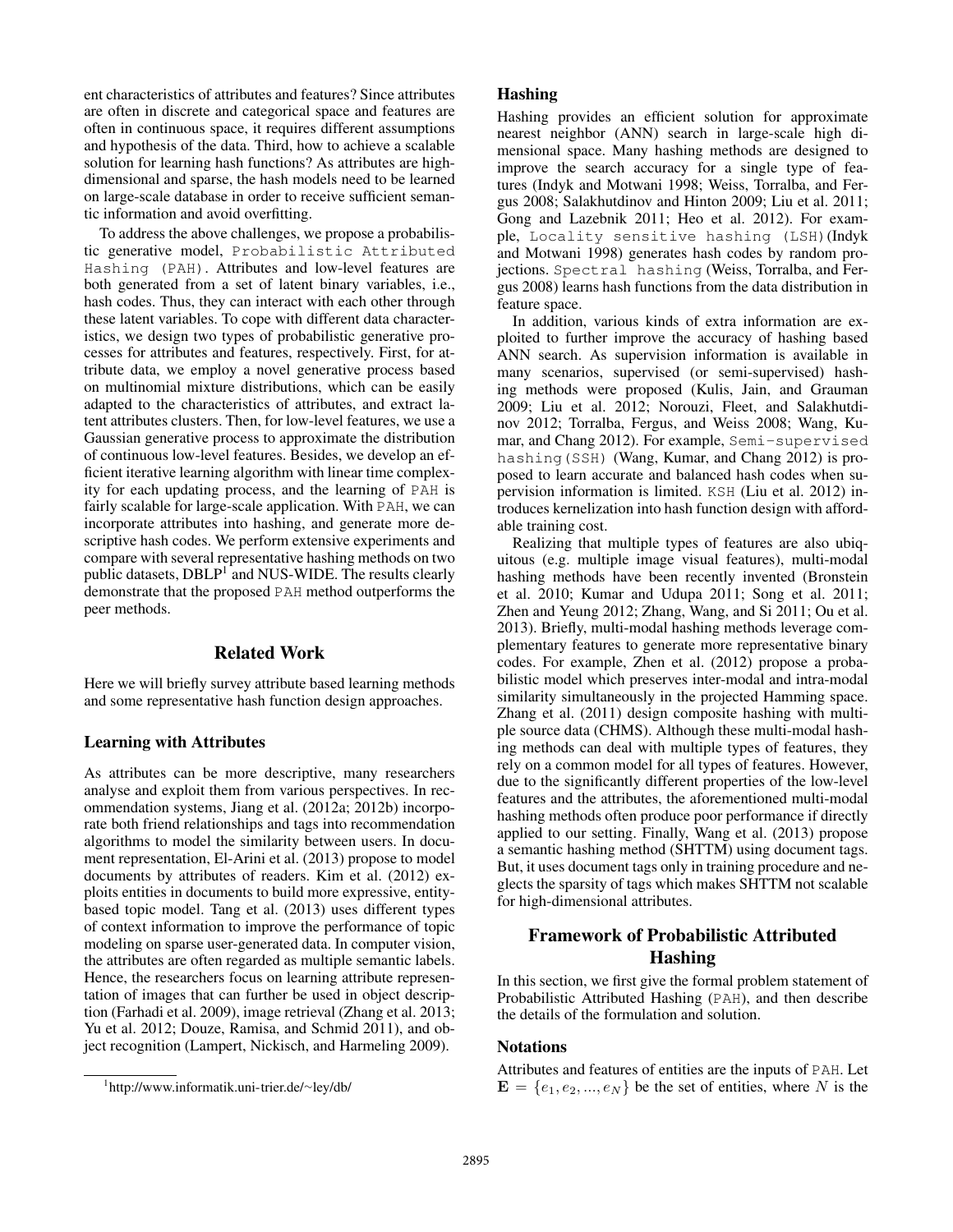

Figure 1: The graphical model of probabilistic attributed hashing. Algorithm 1 presents the corresponding generative process.

number of entities. Each entity  $e_i$  has an attribute vector  $a_i = \{a_{i1}, a_{i2}, \dots, a_{iM_i}\}\$ , where  $M_i$  is the number of attributes tagged on  $e_i$ . All the attributes are from a attribute vocabulary indexed by  $\{1, 2, \dots, L_a\}$ , where  $L_a$  is the size of the attribute vocabulary. Let  $\mathbf{A} = \{a_1, a_2, \cdots, a_N\}$  be the set of attribute vectors. We denote  $\mathbf{X} \in \mathbb{R}^{L_f \times N}$  as the feature matrix, where the *i*-th column vector  $x_i$  is the feature vector of the entity  $e_i$ . The dimension of features is given as  $L_f$ , respectively. PAH learns hash codes using both attributes and features. Assume that  $\mathbf{H} \in \{0,1\}^{K \times N}$  is a binary matrix and its *i*-th column  $h_i$  is the hash code of  $e_i$  and each hash code consists of K bits. Let  $\mathbf{Y} \in \{1, -1\}^{K \times N}$  be the variant of H, where  $y_{ki} = 2 * h_{ki} - 1$ .

# Model Formulation

As shown in Figure 1 (Algorithm 1 presents the corresponding generative process), PAH is a probabilistic generative model. As attributes and low-level features are different representations of common entities and complementary to each other, we use common binary hidden variables  $(h)$  in Figure 1) to integrate the information from the two representations. In other words, attributes and low-level features are both generated from common hash codes. The generation mechanisms tend to be fairly different due to different characteristics of the attributes  $A$  and the features  $X$ . With the above framework, attributes and low-level features are linked up, and can transfer information to each other. Below we will present each process in detail.

First, we construct a binary generative model for observed attributes. As Latent Dirichlet Allocation (LDA) (Blei, Ng, and Jordan 2003) has been a powerful tool for extracting latent semantic topics from high-dimensional and sparse documents, we adopt a generative structure like LDA. Unlike the standard LDA, we propose a novel binary generative process to fit the discrete property of hash bits and attributes. Each value of each bit (i.e. 0 or 1) corresponds to a cluster of attributes, and we rep-

# Algorithm 1 Probabilistic Attributed Hashing

- 1: for all hash bit  $h$  do
- 2: for all bit value  $\{0,1\}$  do
- 3: Draw  $\varphi$  from Dirichlet distribution Dir $(\beta)$
- 4: end for
- 5: Draw  $\mu$  from Gaussian distribution N( $\gamma$ ,  $\sigma_0 * \mathbf{I}$ )
- 6: end for
- 7: for all entity  $e$  do
- 8: for all hash bit  $h$  do
- 9: Draw  $\theta$  from Beta distribution Beta $(\alpha)$
- 10: Draw h from Bernoulli distribution  $\text{Bern}(\theta)$
- 11: end for
- 12: **for all** attribute  $a$  **do**
- 13: Draw z from uniform distribution  $Unif(1, 2, \cdots, K)$
- 14: Draw a from multinomial distribution Multi $(\varphi_{h_z,z})$
- 15: end for
- 16: Draw  $\mathcal{L}$  from Gaussian distribution
- $\mathrm{N}(\sum_k^K y_k \mu_k, \sigma * \mathbf{I})$
- 17: end for

resent it by a multinomial distribution on attributes, i.e.  $p(a_{im}|\textbf{h}_i, \varphi, z_{im}) \ = \ \varphi_{h_{i,z_{im}},z_{im},a_{im}}.$  Here,  $\varphi \in \mathbb{R}^{2\times K \times L_a}$ is a tensor denoting multinomial distributions,  $\sum_l \varphi_{b,k,l} =$ 1. Let  $\varphi_{b,k} = {\varphi_{b,k,1}, \varphi_{b,k,2}, \cdots, \varphi_{b,k,L_a}}$ .  $z_{im}$  determines that  $a_{im}$  generates from the multinomial distributions of  $z_{im}$ -th hash bit. To balance the hash bits, we generate  $z_{im}$ uniformly,  $z_{im} \sim$  Unif $(1, 2, \cdots, K)$ . The hash bits are generated from Bernoulli distributions,  $h_{ki} \sim \text{Bern}(\theta_{ki})$ . Hence, each hash code represents a mixture of hash bits:

$$
p(a_{im}|\mathbf{h}_{i},\varphi) = \frac{1}{K} \sum_{z_{im}=1}^{K} \varphi_{h_{i,z_{im}},z_{im},a_{im}} \qquad (1)
$$

Thus, like LDA, attributes can be clustered through the cooccurrence in attribute set of entities. Such a cluster strategy using local relationship can avoid evaluating similarity (or covariance) on sparse attributes which is not accurate as mentioned in Introduction.

Besides, we choose the following two conjugate prior distributions to generate  $\varphi$  and  $\theta$ :

$$
\varphi \sim \text{Dir}(\beta), \ \theta \sim \text{Beta}(\alpha), \tag{2}
$$

where  $\beta$  and  $\alpha$  are the hyper-parameters. Here,  $Dir(x)$  and  $Beta(x)$  represent Dirichlet and beta distributions.

Then, for low-level features, we adopt a Gaussian generative model. We assume that the feature data  $X$  is generated from continuous Gaussian distributions. Take  $i$ -th entity as example. Each value of each hash bit corresponds to a sub-center (i.e.  $y_{ki}\mu_k$ ), and each hash code corresponds to a specific Gaussian center which is a mixture of sub-centers,  $\sum_{k=1}^{K} y_{ki} \mu_k$ . Thus, similar hash codes will generate similar low-level features.

$$
\mathbf{x}_{i} \sim \mathrm{N}(\sum_{k}^{K} y_{ki} \mu_{k}, \sigma * \mathbf{I})
$$
 (3)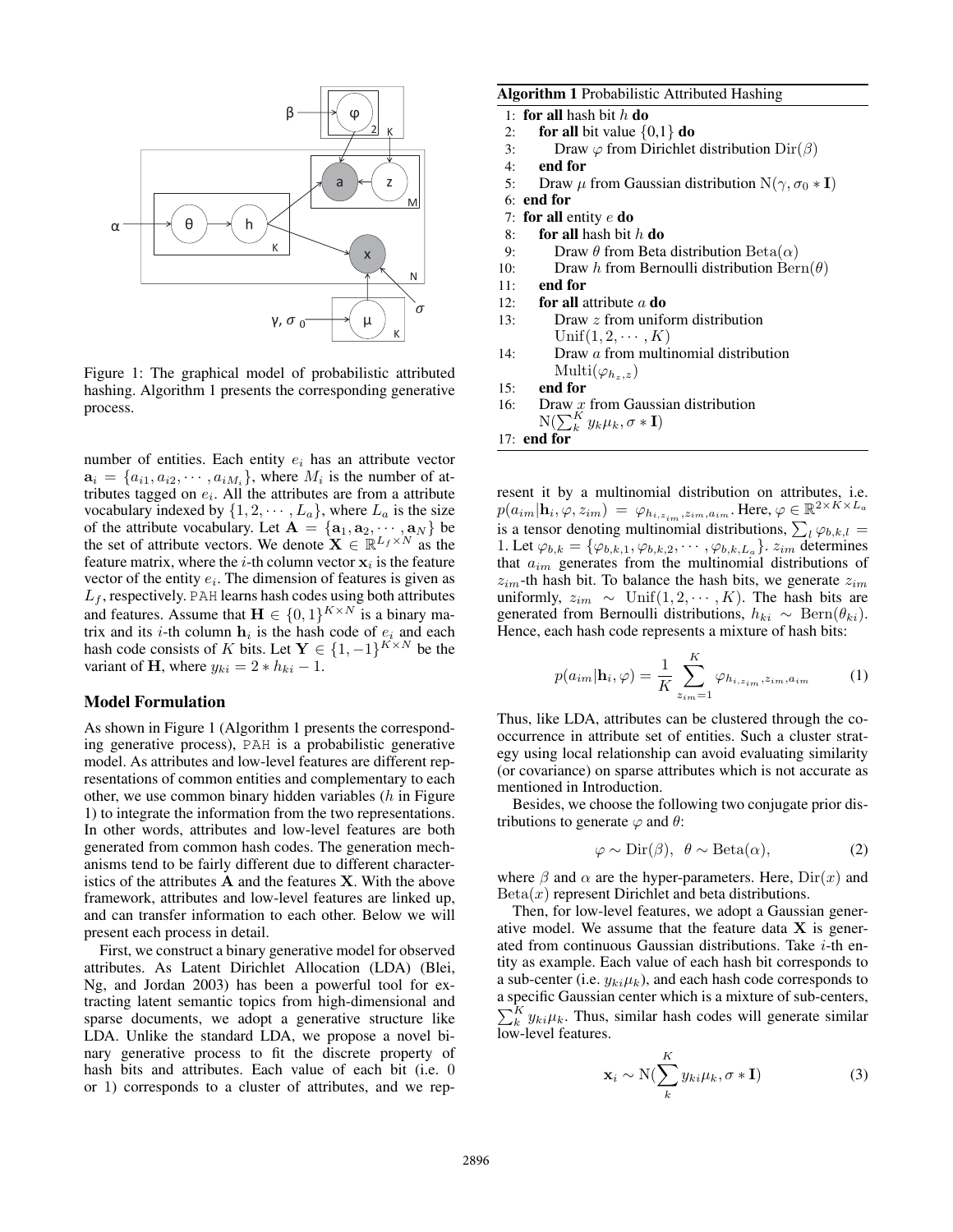where I is an identity matrix and  $\sigma$  is the parameter of the covariance.

Besides, we adopt the conjugate prior distribution below to generate  $\mu$ .

$$
\mu_k \sim \mathcal{N}(\gamma, \sigma_0 * \mathbf{I}),\tag{4}
$$

where  $\gamma$  and  $\sigma_0$  are two hyper-parameters.

#### Iterative learning algorithm

To achieve optimal latent variables, i.e. H,  $\varphi \in \Theta$  $[0,1]^{2 \times K \times L_a}$ , and  $\mu \in \mathbb{R}^{L_f \times K}$ , we use MAP (Maximum a posteriori) to conduct model estimations. The posterior distribution is given as:

$$
p(\mathbf{H}, \varphi, \mu | \mathbf{A}, \mathbf{X}, \alpha, \beta, \gamma) \propto p(\mathbf{A} | \mathbf{H}, \varphi) * p(\mathbf{X} | \mathbf{H}, \mu) \quad (5)
$$

$$
* p(\mathbf{H} | \alpha) * p(\varphi | \beta) * p(\mu | \gamma)
$$

As it is intractable to perform the learning process simultaneously, we propose to learn  $H$ ,  $\varphi$ ,  $\mu$  in an iterative way.

We update hash codes **H** bit by bit, i.e. we update each bit  $h_{ik}$  by fixing other hash bits. Formally, we need to maximize the following posterior distribution of  $h_{ik}$ 

$$
p(h_{ik}|\mathbf{h}_{-ik}, \mathbf{x}_i, \mathbf{a}_i, \varphi, \alpha, \mu) = \frac{1}{Z} p(\mathbf{a}_i|\mathbf{h}_i, \varphi) * p(\mathbf{x}_i|\mathbf{h}_i, \mu) \n * p(h_{ik}|\alpha)
$$
\n(6)

with

$$
p(\mathbf{a}_i|\mathbf{h}_i, \varphi) = \prod_m^{M_i} p(a_{im}|\mathbf{h}_i, \varphi)
$$
  

$$
p(h_{ik}|\alpha) = \int p(h_{ik}|\theta)p(\theta|\alpha)d\theta = \frac{\alpha_{h_{ik}}}{\alpha_0 + \alpha_1}.
$$

Here  $h_{-ik}$  is the hash bits in  $h_i$  except the bit  $h_{ik}$  and Z are normalization constants.

Since  $h_{ik}$  is binary, we can get optimal  $h_{ik}$  by comparing the two posterior probabilities of  $h_{ik}$ :

$$
h_{ik} = \text{sgn}(\log \frac{p(h_{ik} = 1 | \mathbf{h}_{-ik}, \mathbf{x}_i, \mathbf{a}_i, \varphi, \alpha, \mu)}{p(h_{ik} = 0 | \mathbf{h}_{-ik}, \mathbf{x}_i, \mathbf{a}_i, \varphi, \alpha, \mu)}), \quad (7)
$$

where  $sgn(\cdot)$  is the sign function. Note that the hash codes of queries are also computed by this algorithm with the learned parameters  $\varphi$  and  $\mu$ .

We use the EM (Expectation Maximization) algorithm to learn  $\varphi$  through solving the following problem:

$$
\min \quad -\sum_{i}^{N} \sum_{m}^{M_i} \sum_{z_{im}}^{K} q(z_{im} | \mathbf{h}_i, \varphi) \log \frac{p(a_{im}, z_{im} | \mathbf{h}_i, \varphi)}{q(z_{im} | \mathbf{h}_i, \varphi)}
$$

$$
- \sum_{b=0}^{1} \sum_{k}^{K} \beta^{\top} \log \varphi_{b,k}.
$$
(8)

*E step*: we calculate the posterior distribution as

$$
q(z_{im}|\mathbf{h}_{i},\varphi) = p(z_{im}|\mathbf{h}_{i},\varphi,a_{im})
$$
  
= 
$$
\frac{p(a_{im}|z_{im},\mathbf{h}_{i},\varphi)p(z_{im})}{p(a_{im}|\mathbf{h}_{i},\varphi)}
$$
  
= 
$$
\frac{1}{C_{z_{im}}}\varphi_{h_{i,z_{im}},z_{im},a_{im}}
$$

where  $C_{z_{im}}$  is a constant.

M<sup>i</sup>

*M* step: we maximize  $\varphi$  with  $q(z_{im}|\mathbf{h}_i, \varphi)$  fixed. To handle the constraint  $\sum_{l}^{L_a} \varphi_{b,k,l} = 1$ , we use the Lagrange multiplier and maximize the following objective:

$$
\max \sum_{i}^{N} \sum_{m}^{M_i} \sum_{z_{im}}^{K} q(z_{im} | \mathbf{h}_i, \varphi) \log \frac{p(a_{im}, z_{im} | \mathbf{h}_i, \varphi)}{q(z_{im} | \mathbf{h}_i, \varphi)} + \sum_{b=0}^{1} \sum_{k}^{K} \beta^{\top} \log \varphi_{b,k} + \lambda_{b,k} (\sum_{l}^{L_a} \varphi_{b,k,l} - 1).
$$

We can compute the optimal solution as:

$$
\varphi_{b,k,l} = \frac{\sum_{i \in \mathcal{I}} \sum_{m \in \mathcal{M}} q(z_{im} = k | \mathbf{h}_i, \varphi) + \beta_l}{\sum_{i \in \mathcal{I}} \sum_{m}^{M_i} q(z_{im} = k | \mathbf{h}_i, \varphi) + \sum_{l} \beta_l}, \qquad (9)
$$

where  $\mathcal{I} = \{i | h_{ik} = b\}, \mathcal{M} = \{m | a_{im} = l\}.$ 

Similar to the learning of  $\varphi$ , we estimate the parameter  $\mu$ through maximizing the following posterior distribution:

$$
\log(p(\mu|\mathbf{X}, \mathbf{H}, \gamma)) = -\sum_{i}^{N} ||\mathbf{x}_{i} - \mu \mathbf{h}_{i}||_{F}^{2} - \sum_{k}^{K} ||\mu_{k} - \gamma||_{F}^{2} + C_{\mu}
$$
\n(10)

where  $C_{\mu}$  is a constant. Then we can get the optimal estimation of  $\mu$  as

$$
\mu = (\gamma \mathbf{1}^\top + \mathbf{X} \mathbf{H}^\top)(\mathbf{I} + \mathbf{H} \mathbf{H}^\top)^{-1}.
$$
 (11)

#### Complexity Analysis

For the learning process of H, we need to calculate the probability of each hash bit. The time complexity is  $O(K * (C_a +$  $N * L_f$ ), where  $C_a$  is the total counts of all attributes, i.e. the number of nonzero elements in A. For the learning of  $\varphi$ , we only need to count the frequency of attributes for each latent attribute and approximate the probability  $q$ , resulting in the time complexity as  $O(K * C_a)$ . For the learning of  $\mu$ , the time complexity is  $O(N * K * L_f + K^3)$ . In summary, the time complexity of each iteration is  $O(K * (C_a + N *$  $L_f + K^2$ )). Note that the time complexity is linear with respect to the number of entities. Since the length of compact hash codes (the value of  $K$ ) is often set to be small, the training procedure of the proposed PAH method is fairly efficient in practice. Moreover, as the hash codes are updated independently and the other latent variables (i.e.  $\varphi$  and  $\mu$ ) are updated based on some simple statistics, we can implement parallel PAH easily.

# Experiments

In this section, we describe the experimental settings and report the results.

#### **Datasets**

We perform the experiments and comparison using two popular benchmark datasets, i.e. the DBLP and the NUS-WIDE dataset (Chua et al. 2009). NUS-WIDE is an image dataset crawled from Flickr, which includes about 260, 000 images of 81 concept categories. We select the top 10 popular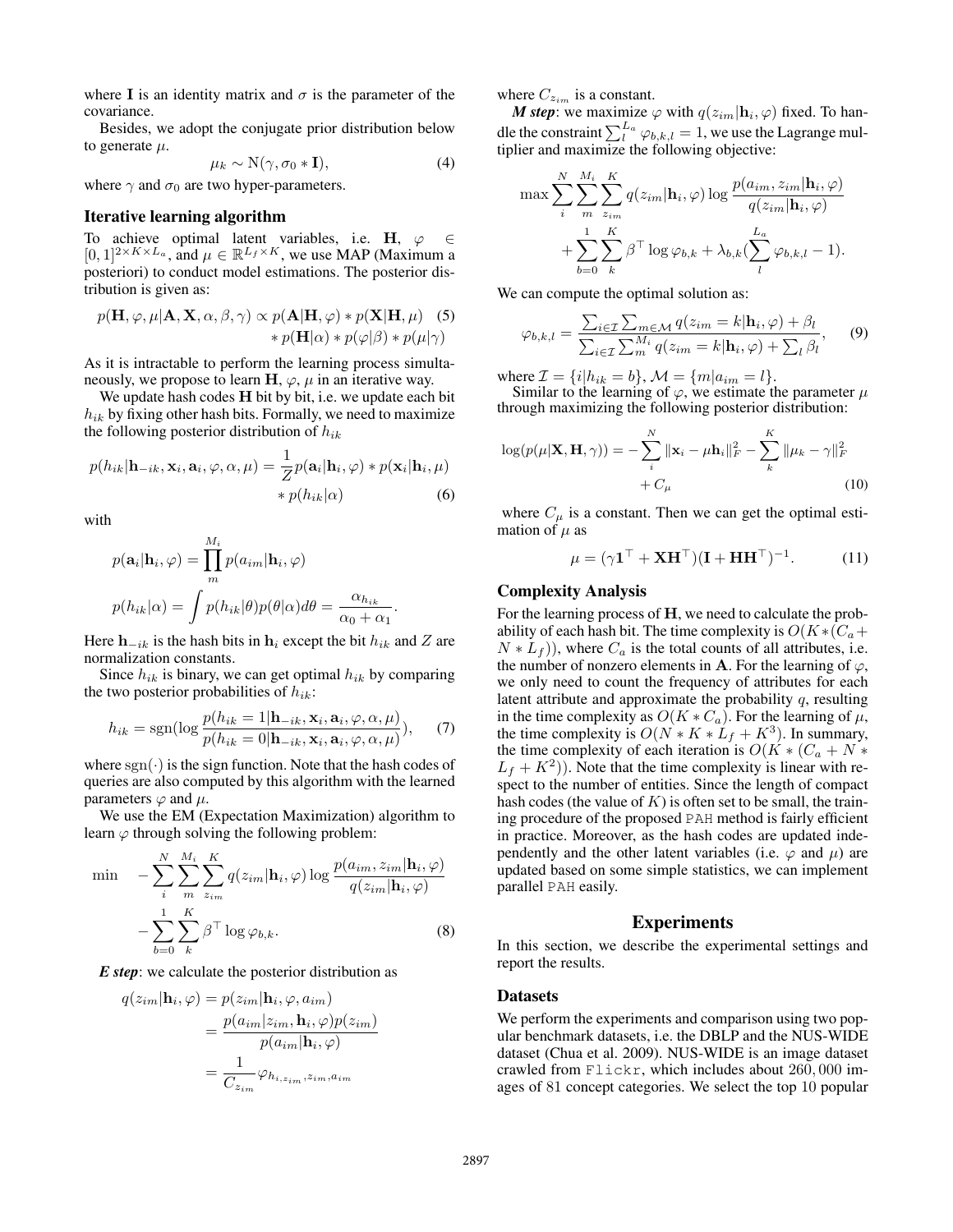| Field                        | Conference             |  |  |  |
|------------------------------|------------------------|--|--|--|
| Database                     | ICDE, VLDB, SIGMOD,    |  |  |  |
|                              | PODS, EDBT             |  |  |  |
|                              | KDD, ICDM, SDM,        |  |  |  |
| Data Mining                  | PKDD, PAKDD            |  |  |  |
| Artificial Intelligence      | <b>IJCAI, AAAI</b>     |  |  |  |
| <b>Information Retrieval</b> | <b>SIGIR, ECIR</b>     |  |  |  |
| <b>Computer Vision</b>       | <b>CVPR</b>            |  |  |  |
| Machine Learning             | ICML, ECML             |  |  |  |
| Algorithms & Theory          | STOC, FOCS, SODA, COLT |  |  |  |
| <b>Natural Language</b>      | ACL, ANLP, COLING      |  |  |  |
| Processing                   |                        |  |  |  |
| <b>Bioinformatics</b>        | <b>ISMB, RECOMB</b>    |  |  |  |
| Networking                   | SIGCOMM, MOBICOM,      |  |  |  |
|                              | <b>INFOCOM</b>         |  |  |  |
| <b>Operating Systems</b>     | SOSP, OSDI             |  |  |  |
| Distributed &                | PODC, ICS              |  |  |  |
| <b>Parallel Computing</b>    |                        |  |  |  |

Table 1: Selected research fields and corresponding conferences

concepts, and there are about 180, 000 images. All the images are described by user-generated tags. The 5, 018 tags selected by NUS-WIDE are used as attributes, and 500 dimension Bag-of-Visual-Word (BOW) of SIFT as features. We randomly select 10,000 images as our training set, and 5, 000 images as our test set for the comparison with other methods. To test the efficiency of PAH, we randomly select multiple training sets, where the number of images ranges from 100 to 100, 000. We use the concepts as the ground truth, i.e. two images are regarded similar when they share common concepts, otherwise, they are dissimilar.

The DBLP dataset consists of the bibliographic information of the computer science community. We select 12 fields and 33 corresponding conferences (Table 1), which include a total of 64, 256 papers. We keep the authors whose number of papers is not less than 5, then get 3, 527 unique authors, and about 20, 000 papers. For each paper, we use the authors as our attributes, and its distributions over 100 LDA topics (extracted from the titles and abstracts) as features. We randomly select 10,000 papers as our training set, and another 10, 000 papers as queries for the comparison with other methods. We use the research field labels as the ground truth, i.e. two papers are regarded as similar when they are published in a common field; otherwise, they are dissimilar.

# Experiment Settings

We compare PAH with MLBE (Zhen and Yeung 2012), CVH (Kumar and Udupa 2011), CHMS (Zhang, Wang, and Si 2011), SHTTM (Wang, Zhang, and Si 2013), AGH (Liu et al. 2011), SH (Weiss, Torralba, and Fergus 2008). Note that MLBE, CVH, CHMS are multi-modal hashing methods that treat features and attributes equally. SHTTM uses attributes as supervision information, and only low-level features are used as input of hash functions. We treat BOW of SIFT in NUS-WIDE as document for SHTTM. In addition, we in-

clude two simplified versions of the PAH methods, i.e., the PAH\_NF and the PAH\_NA, where PAH\_NF exploits attributes only (omits the features) and PAH NA exploits features only (omits the attributes). Since AGH and SH are two single feature based methods, we concatenate attributes and features into a single feature for both of them.

Given a query, the experimental evaluation considers the most similar (based on Hamming distance) entities. Here we measure the search quality using the MAP (Mean Average Precision) of top 500 returned results and the Precision-Recall curve, where precision-recall pairs are obtained by changing the search space range from Hamming radius 0 to K. For setting the hyper-parameters in PAH, we use grid search to get the optimal hyper-parameters, and get  $\alpha$  =  $\{0.1\}^{2\times1}, \beta = \{0.01\}^{L_a \times 1}, \gamma = \{0\}^{L_f \times 1}$ . Note that the parameters  $\sigma$ ,  $\sigma_0$  weigh the contributions from the feature data. Hence we get  $\sigma = \sigma_0 = 1.0$  for the DBLP dataset, and  $\sigma = \sigma_0 = 10^{-5}$  for the NUS-WIDE dataset, because the document features represented by the distributions of the hidden topics provide rich and reliable semantic meanings.

Finally, all the algorithms are implemented using Matlab (the codes of baselines are provided by their authors), and run experiments on a machine running Windows Server 2008 with 12 2.4GHz cores and 192GB memory.

# Experimental Results



Figure 2: Comparison study of the Precision-Recall curves using different hashing methods. The top row shows the results on the DBLP data, and bottom row shows the results on the NUS-WIDE data. From left to right, the subfigures demonstrate the results using 16 and 32 hash bits, respectively.

Figure 2 shows the precision-recall curves, where the PAH method achieves the best performance in all test settings. In Table 2, we show the performance measured by the MAP on the DBLP and the NUS-WIDE datasets. Compared with the best competing methods (except PAH NF and PAH NA), the proposed PAH achieves around  $\sim$  7% relative improve-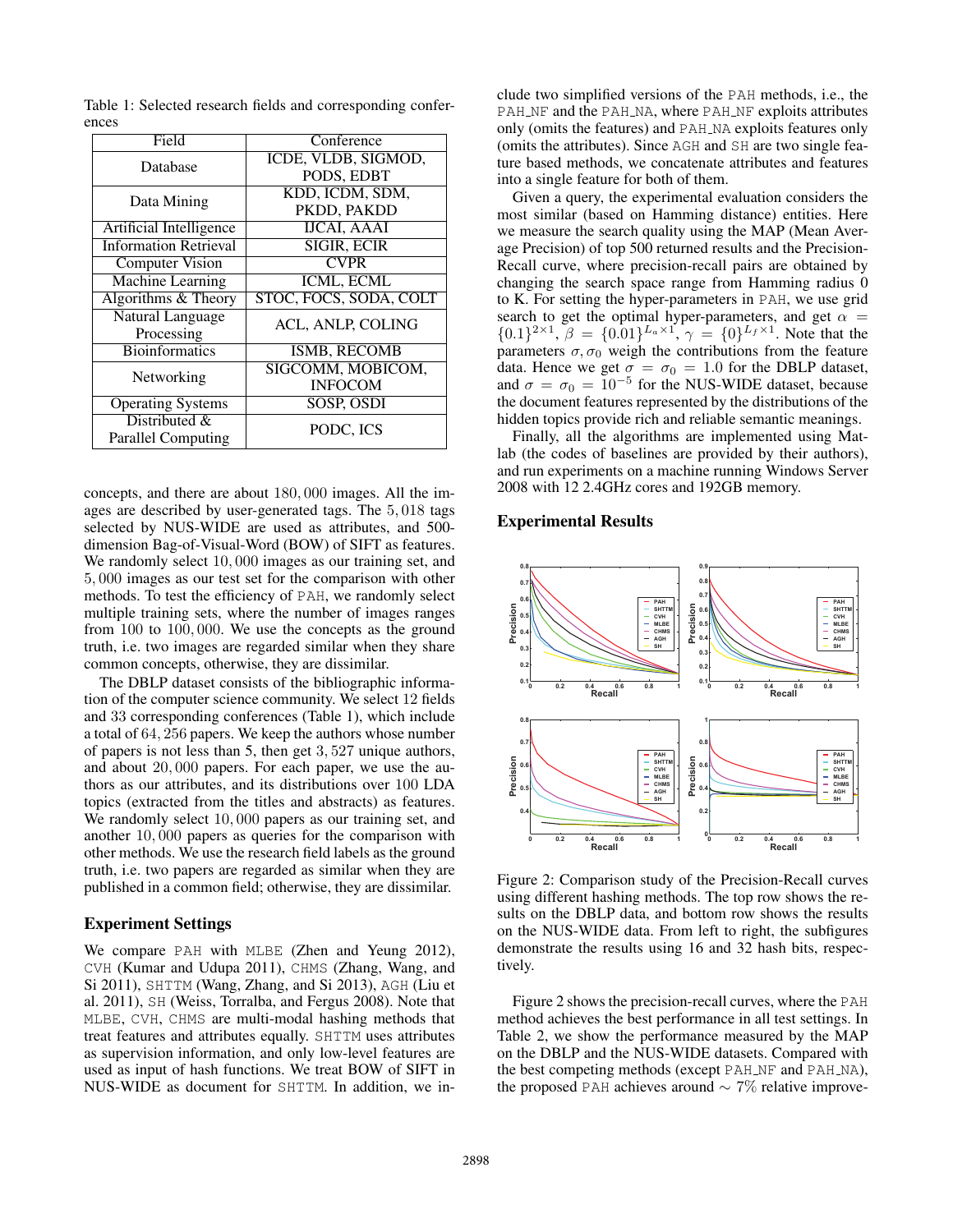| Method<br>8 bits | <b>DBLP</b> |         |         | NUS-WIDE |         |         |         |       |
|------------------|-------------|---------|---------|----------|---------|---------|---------|-------|
|                  | 6 bits      | 24 bits | 32 bits | 8 bits   | 16 bits | 24 bits | 32 bits |       |
| <b>PAH</b>       | 0.530       | 0.563   | 0.575   | 0.573    | 0.566   | 0.597   | 0.613   | 0.625 |
| PAH NF           | 0.509       | 0.533   | 0.537   | 0.532    | 0.563   | 0.597   | 0.609   | 0.619 |
| PAH_NA           | 0.362       | 0.464   | 0.469   | 0.487    | 0.395   | 0.394   | 0.410   | 0.419 |
| <b>SHTTM</b>     | 0.367       | 0.359   | 0.389   | 0.387    | 0.492   | 0.478   | 0.467   | 0.463 |
| <b>CVH</b>       | 0.456       | 0.464   | 0.460   | 0.457    | 0.383   | 0.382   | 0.379   | 0.379 |
| <b>MLBE</b>      | 0.256       | 0.267   | 0.270   | 0.250    | 0.350   | 0.350   | 0.350   | 0.350 |
| <b>CHMS</b>      | 0.485       | 0.540   | 0.538   | 0.535    | 0.486   | 0.477   | 0.478   | 0.488 |
| AGH              | 0.461       | 0.491   | 0.487   | 0.484    | 0.394   | 0.401   | 0.411   | 0.415 |
| <b>SH</b>        | 0.299       | 0.347   | 0.361   | 0.366    | 0.352   | 0.355   | 0.355   | 0.357 |

Table 2: The MAPs on DBLP and NUS-WIDE when the number of hash bits varies. PAH\_NF and PAH\_NA are two variants of PAH, the others are competitive methods proposed in other papers.

ment on the DBLP, and  $\sim 24\%$  relative improvement on the NUS-WIDE. The prominent advantage of PAH is attributed to designing different generative processes to cope with the specific characteristics of features and attributes. In addition, the PAH method directly learns binary hash codes, and avoids the suboptimality from performing binarization as a postprocessing step. While the competing methods almost achieve the upper limit of performance when using 16 bit hash codes, the MAP of PAH keeps increasing when the number of hash bits increases. It indicates that our method is more powerful to prevent overfitting and has stronger generalization ability.

Since the PAH method outperforms both the PAH\_NF and the PAH NA on MAP, it clearly demonstrates that both attributes and features are complementary to each other, and a joint use of both data tends to give better performance. We also notice that PAH receives much higher improvement over PAH NF on DBLP than that on the NUS-WIDE. Such a phenomenon is consistent with our initial hypothesis that the topic distribution based features on the DBLP data is a more powerful descriptor than the BOW representation of the NUS-WIDE data. In addition, the PAH NF method works better than the PAH NA method on both datasets, which indicates that attributes are more descriptive and are better representation for assessing the similarities.



Figure 3: Training time of PAH on NUS-WIDE. The left figure shows the trend of training time when the size of training set varies (Different lines show the training time with different bit nubmers). The right figure shows the trend of training time when bit number varies (Different lines show the training time with different numbers of training examples).

Finally, we show the training time of PAH (Figure 3) to demonstrate the scalability in practice. Figure 3(a) shows that training time grows linearly with the size of training set. Figure 3(b) shows that training time grows almost linearly with respect to the number of hash bits when the training set is large (e.g. 10000 and 100000). Although the time complexity is  $\tilde{O}(K * (C_a + N * L_f + K^2))$ , the bit number  $K$  is often much smaller than the training set size in practice (e.g.  $32^2 \ll 10000$ ), so that the training time is almost linear with respect to the number of hash bits. In addition, when the hash bit number is 32, each training example just costs about 20 milliseconds on average. So, PAH is feasible even for very large-scale applications.

# Conclusion

In this paper, we have proposed a probabilistic generative model, namely Probabilistic Attributed Hashing (PAH), to integrate attributes and features for improving the accuracy of hashing. PAH employs different generative processes for attributes and features to capture their unique characteristics. We designed an efficient iterative learning algorithm where binary hash codes are learned directly. Empirical study on two distinct benchmark datasets has demonstrated the superiority of PAH, compared to several representative hashing methods.

As input data is becoming increasingly more diverse, our future work may focus on extending attributes to other complex types of data, such as relative attributes (Parikh and Grauman 2011). Besides, developing a supervised version of PAH would be another interesting direction to pursue.

#### Acknowledgement

This work was supported by National Program on Key Basic Research Project, No. 2015CB352300, No.2011CB302206; National Natural Science Foundation of China, No.61370022, No. 61472444 and No.61210008; International Science and Technology Cooperation Program of China, No. 2013DFG12870. Thanks for the support of NExT Research Center funded by MDA, Singapore, under the research grant, WBS:R-252-300-001-490 and the research fund of Tsinghua-Tencent Joint Laboratory for Internet Innovation Technology.